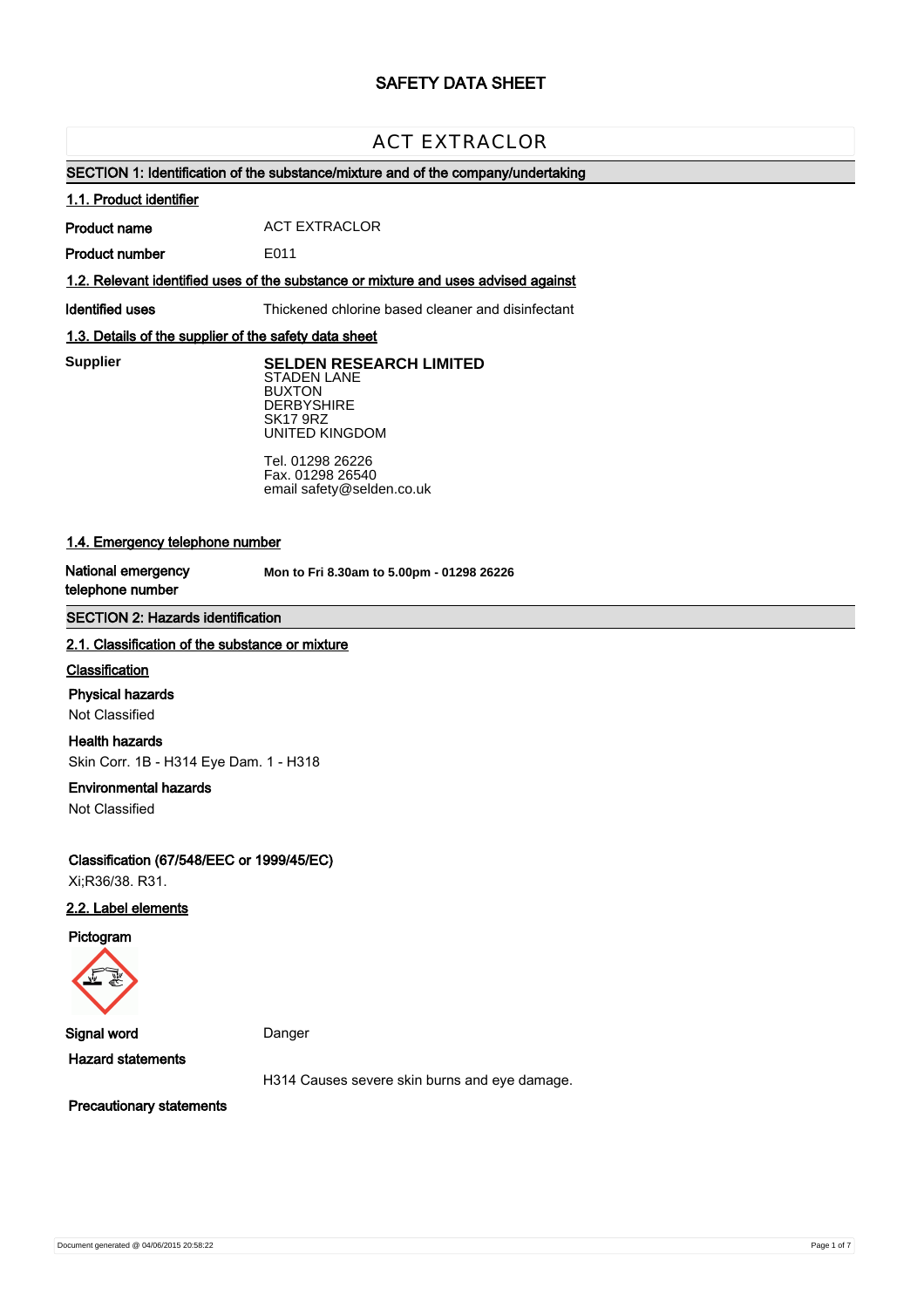| <b>ACT EXTRACLOR</b>                                                                                                                                                                                                                                                                                                                                                                                                                                                                                                                                                                                                                                                                       |                                                                                    |                                                                                                 |          |
|--------------------------------------------------------------------------------------------------------------------------------------------------------------------------------------------------------------------------------------------------------------------------------------------------------------------------------------------------------------------------------------------------------------------------------------------------------------------------------------------------------------------------------------------------------------------------------------------------------------------------------------------------------------------------------------------|------------------------------------------------------------------------------------|-------------------------------------------------------------------------------------------------|----------|
| P102 Keep out of reach of children.<br>P280 Wear protective gloves/protective clothing/eye protection/face protection.<br>P301+P330+P331 IF SWALLOWED: Rinse mouth. Do NOT induce vomiting.<br>P303+P361+P353 IF ON SKIN (or hair): Take off immediately all contaminated clothing. Rinse<br>skin with water/shower.<br>P305+P351+P338 IF IN EYES: Rinse cautiously with water for several minutes. Remove<br>contact lenses, if present and easy to do. Continue rinsing.<br>P315 Get immediate medical advice/attention.<br>Supplemental label information<br>EUH031 Contact with acids liberates toxic gas.<br>Contains<br>SODIUM HYPOCHLORITE SOLUTION,  % CI ACTIVE, SODIUM HYDROXIDE |                                                                                    |                                                                                                 |          |
| 2.3. Other hazards                                                                                                                                                                                                                                                                                                                                                                                                                                                                                                                                                                                                                                                                         |                                                                                    |                                                                                                 |          |
|                                                                                                                                                                                                                                                                                                                                                                                                                                                                                                                                                                                                                                                                                            |                                                                                    | No other hazards known. This product does not contain any substances classified as PBT or vPvB. |          |
| <b>SECTION 3: Composition/information on ingredients</b>                                                                                                                                                                                                                                                                                                                                                                                                                                                                                                                                                                                                                                   |                                                                                    |                                                                                                 |          |
| 3.2. Mixtures                                                                                                                                                                                                                                                                                                                                                                                                                                                                                                                                                                                                                                                                              |                                                                                    |                                                                                                 |          |
| <b>CAS number: 7681-52-9 EC number: 231-668-3</b><br>M factor (Acute) = $1$                                                                                                                                                                                                                                                                                                                                                                                                                                                                                                                                                                                                                | SODIUM HYPOCHLORITE SOLUTION,  % CI ACTIVE                                         |                                                                                                 | $1 - 5%$ |
| Classification<br>Skin Corr. 1B - H314<br>Eye Dam. 1 - H318<br>Aquatic Acute 1 - H400                                                                                                                                                                                                                                                                                                                                                                                                                                                                                                                                                                                                      |                                                                                    | Classification (67/548/EEC or 1999/45/EC)<br>C;R34 R31 N;R50                                    |          |
| <b>SODIUM HYDROXIDE</b><br><b>CAS number: 1310-73-2 EC number: 215-185-5</b>                                                                                                                                                                                                                                                                                                                                                                                                                                                                                                                                                                                                               |                                                                                    |                                                                                                 | $< 1\%$  |
| Classification<br>Met. Corr. 1 - H290<br>Skin Corr. 1A - H314                                                                                                                                                                                                                                                                                                                                                                                                                                                                                                                                                                                                                              |                                                                                    | Classification (67/548/EEC or 1999/45/EC)<br>C;R35                                              |          |
| N,N-dimethyltetradecylamine N-oxide<br>CAS number: 3332-27-2 EC number: 222-059-3<br>M factor (Acute) = $1$                                                                                                                                                                                                                                                                                                                                                                                                                                                                                                                                                                                |                                                                                    |                                                                                                 | 1%       |
| Classification<br>Acute Tox. 4 - H302<br>Skin Irrit. 2 - H315<br>Eye Dam. 1 - H318<br>Aquatic Acute 1 - H400                                                                                                                                                                                                                                                                                                                                                                                                                                                                                                                                                                               | The Full Text for all R-Phrases and Hazard Statements are Displayed in Section 16. | Classification (67/548/EEC or 1999/45/EC)<br>Xn;R22. Xi;R38,R41. N;R50.                         |          |
| <b>SECTION 4: First aid measures</b>                                                                                                                                                                                                                                                                                                                                                                                                                                                                                                                                                                                                                                                       |                                                                                    |                                                                                                 |          |
|                                                                                                                                                                                                                                                                                                                                                                                                                                                                                                                                                                                                                                                                                            |                                                                                    |                                                                                                 |          |

### **4.1. Description of first aid measures**

### **Inhalation**

Move affected person to fresh air at once. Rinse nose and mouth with water. Get medical attention if any discomfort continues.

### **Ingestion**

Remove affected person from source of contamination. Rinse mouth thoroughly with water. Give plenty of water to drink. Get medical attention.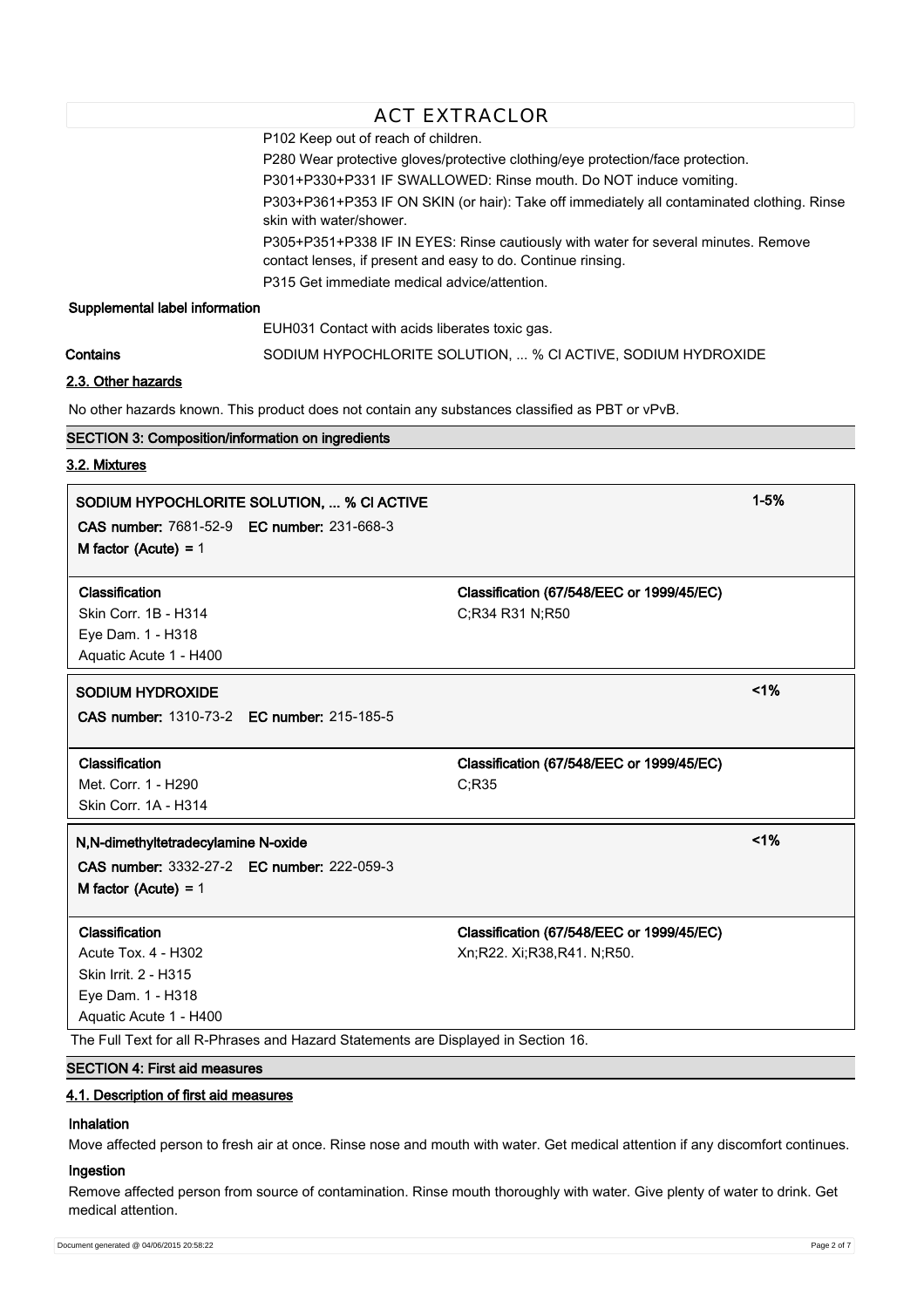#### **Skin contact**

Remove affected person from source of contamination. Remove contaminated clothing. Wash skin thoroughly with soap and water. Get medical attention if irritation persists after washing.

#### **Eye contact**

Remove any contact lenses and open eyelids wide apart. Remove any contact lenses and open eyelids wide apart. Continue to rinse for at least 15 minutes. Continue to rinse for at least 15 minutes. Get medical attention if any discomfort continues.

#### **4.2. Most important symptoms and effects, both acute and delayed**

#### **General information**

The severity of the symptoms described will vary dependent on the concentration and the length of exposure.

#### **Inhalation**

Irritation of nose, throat and airway.

#### **Ingestion**

May cause stomach pain or vomiting.

#### **Skin contact**

Skin irritation. Prolonged contact may cause redness, irritation and dry skin.

#### **Eye contact**

Irritation of eyes and mucous membranes. Prolonged contact may cause redness and/or tearing.

#### **4.3. Indication of any immediate medical attention and special treatment needed**

#### **Notes for the doctor**

Treat symptomatically.

#### **SECTION 5: Firefighting measures**

#### **5.1. Extinguishing media**

### **Suitable extinguishing media**

The product is not flammable. Use fire-extinguishing media suitable for the surrounding fire.

#### **5.2. Special hazards arising from the substance or mixture**

#### **Specific hazards**

The product is non-combustible. Toxic gases or vapours.

### **Hazardous combustion products**

Oxides of carbon. Thermal decomposition or combustion may liberate carbon oxides and other toxic gases or vapours.

### **5.3. Advice for firefighters**

#### **Special protective equipment for firefighters**

Wear positive-pressure self-contained breathing apparatus (SCBA) and appropriate protective clothing.

### **SECTION 6: Accidental release measures**

#### **6.1. Personal precautions, protective equipment and emergency procedures**

#### **Personal precautions**

For personal protection, see Section 8.

### **6.2. Environmental precautions**

### **Environmental precautions**

Any spillage needs to be contained and not allowed to enter water courses Spillages or uncontrolled discharges into watercourses must be reported immediately to the Environmental Agency or other appropriate regulatory body.

### **6.3. Methods and material for containment and cleaning up**

### **Methods for cleaning up**

Wear suitable protective equipment, including gloves, goggles/face shield, respirator, boots, clothing or apron, as appropriate. Absorb in vermiculite, dry sand or earth and place into containers. Avoid the spillage or runoff entering drains, sewers or watercourses. Flush contaminated area with plenty of water.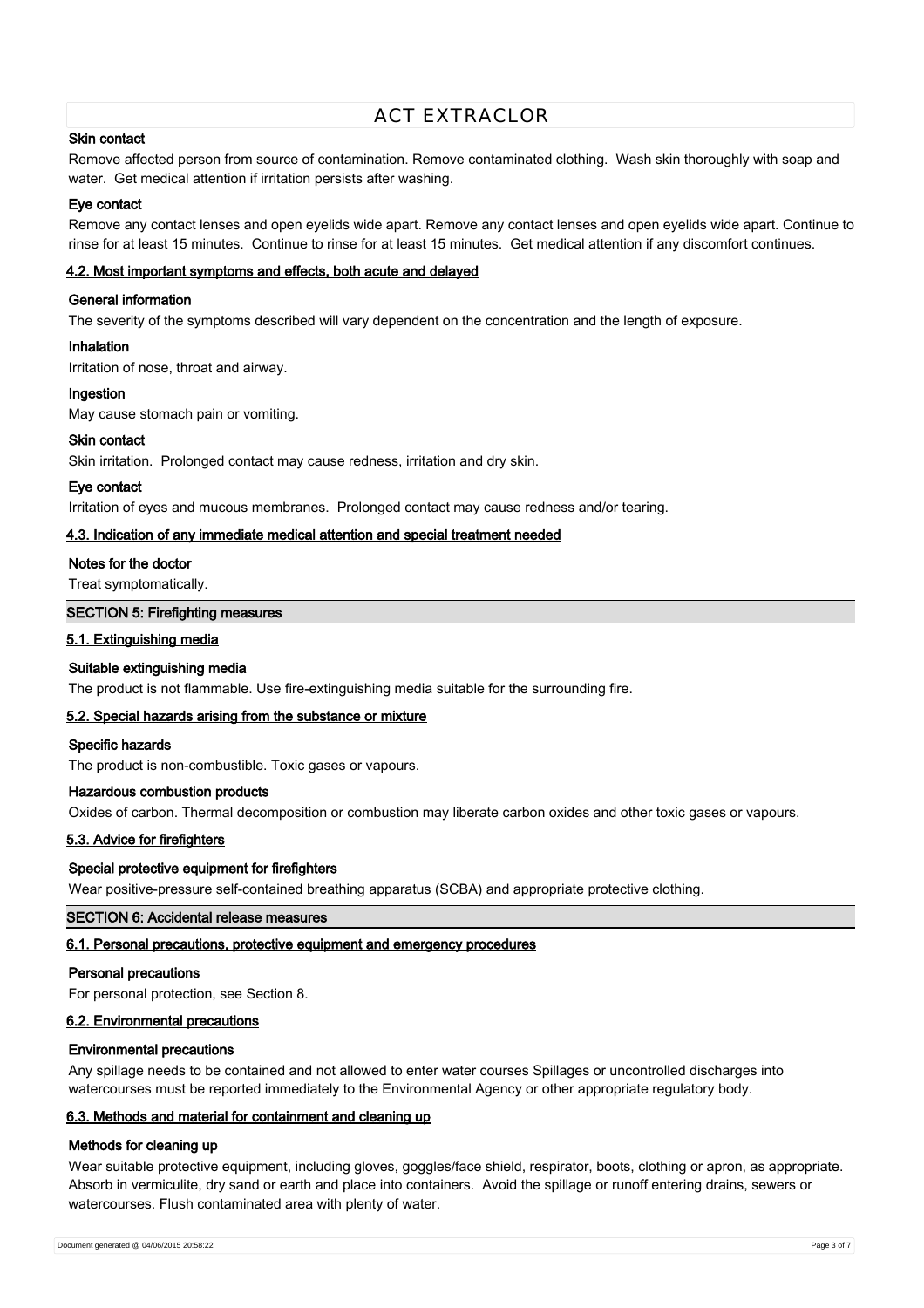### **6.4. Reference to other sections**

#### **Reference to other sections**

For personal protection, see Section 8. For waste disposal, see Section 13.

### **SECTION 7: Handling and storage**

#### **7.1. Precautions for safe handling**

#### **Usage precautions**

Avoid spilling. Avoid contact with skin and eyes.

#### **7.2. Conditions for safe storage, including any incompatibilities**

#### **Storage precautions**

Store in tightly closed original container in a dry, cool and well-ventilated place. Keep only in the original container.

#### **7.3. Specific end use(s)**

#### **Specific end use(s)**

The identified uses for this product are detailed in Section 1.2.

#### **Usage description**

See product label for detailed usage and instructions.

#### **SECTION 8: Exposure Controls/personal protection**

#### **8.1. Control parameters**

#### **Occupational exposure limits**

#### **SODIUM HYDROXIDE**

Long-term exposure limit (8-hour TWA): WEL Short-term exposure limit (15-minute): WEL 2 mg/m3

WEL = Workplace Exposure Limit

#### **Ingredient comments**

WEL = Workplace Exposure Limits

#### **8.2. Exposure controls**

#### **Protective equipment**





#### **Eye/face protection**

Eyewear complying with an approved standard should be worn if a risk assessment indicates eye contact is possible. Unless the assessment indicates a higher degree of protection is required, the following protection should be worn: Tight-fitting safety glasses.

#### **Hand protection**

Wear protective gloves made of the following material: Nitrile rubber, or Rubber (natural, latex).

#### **Other skin and body protection**

Wear appropriate clothing to prevent any possibility of skin contact.

#### **Hygiene measures**

Wash hands after contact.

### **SECTION 9: Physical and Chemical Properties**

### **9.1. Information on basic physical and chemical properties**

### **Appearance**

Liquid

# **Colour** Clear liquid. Light (or pale). Yellow.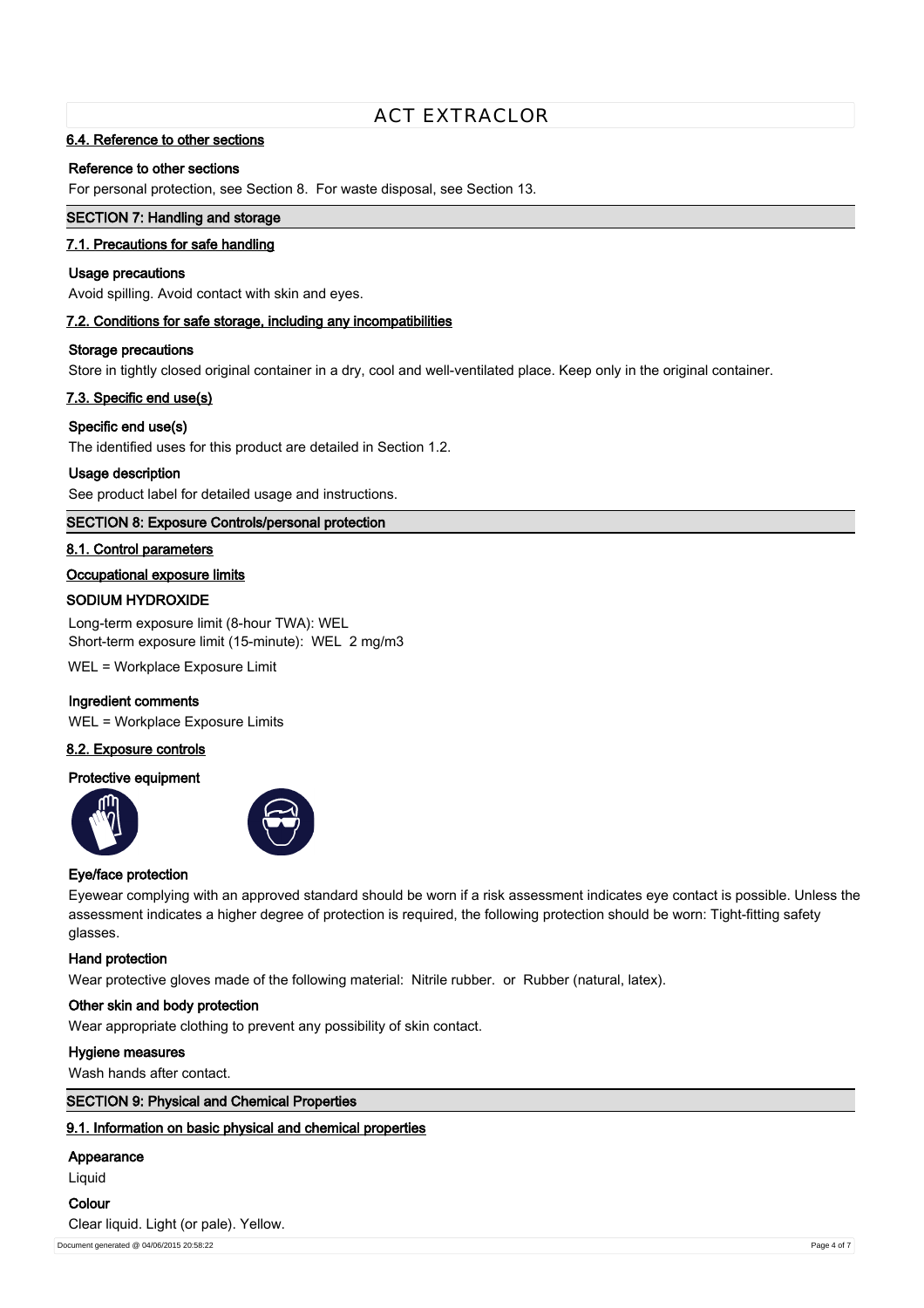### **Odour**

Perfume.

### **pH**

pH (concentrated solution): 13.0

### **Initial boiling point and range**

>100°C @

### **Relative density**

1.070 - 1.080 @ @ 20°C

**Solubility(ies)**

Soluble in water.

### **9.2. Other information**

**Other information**

None.

### **SECTION 10: Stability and reactivity**

### **10.1. Reactivity**

May react with other cleaning chemicals. For specific reactions refer to Section 10.5

### **10.2. Chemical stability**

**Stability**

Stable at normal ambient temperatures.

### **10.3. Possibility of hazardous reactions**

Toxic chlorine gas will be released when in contact with most acids.

### **10.4. Conditions to avoid**

Avoid contact with acids. Avoid excessive heat for prolonged periods of time.

### **10.5. Incompatible materials**

**Materials to avoid**

Strong acids.

### **10.6. Hazardous decomposition products**

Thermal decomposition or combustion products may include the following substances: Toxic gases/vapours/fumes of: Carbon dioxide (CO2). Carbon monoxide (CO).

### **SECTION 11: Toxicological information**

### **11.1. Information on toxicological effects**

### **Toxicological effects**

No toxicological data is available for this mixture, however data can be provided for specific raw materials upon request.

### **Ingestion**

May cause burns in mucous membranes, throat, oesophagus and stomach. May cause stomach pain or vomiting.

### **Skin contact**

Irritating to skin. Prolonged or repeated exposure may cause severe irritation.

### **Eye contact**

May cause severe eye irritation.

### **SECTION 12: Ecological Information**

### **Ecotoxicity**

Not classed as Hazardous to the Environment but release to the environment should be avoided.

### **12.1. Toxicity**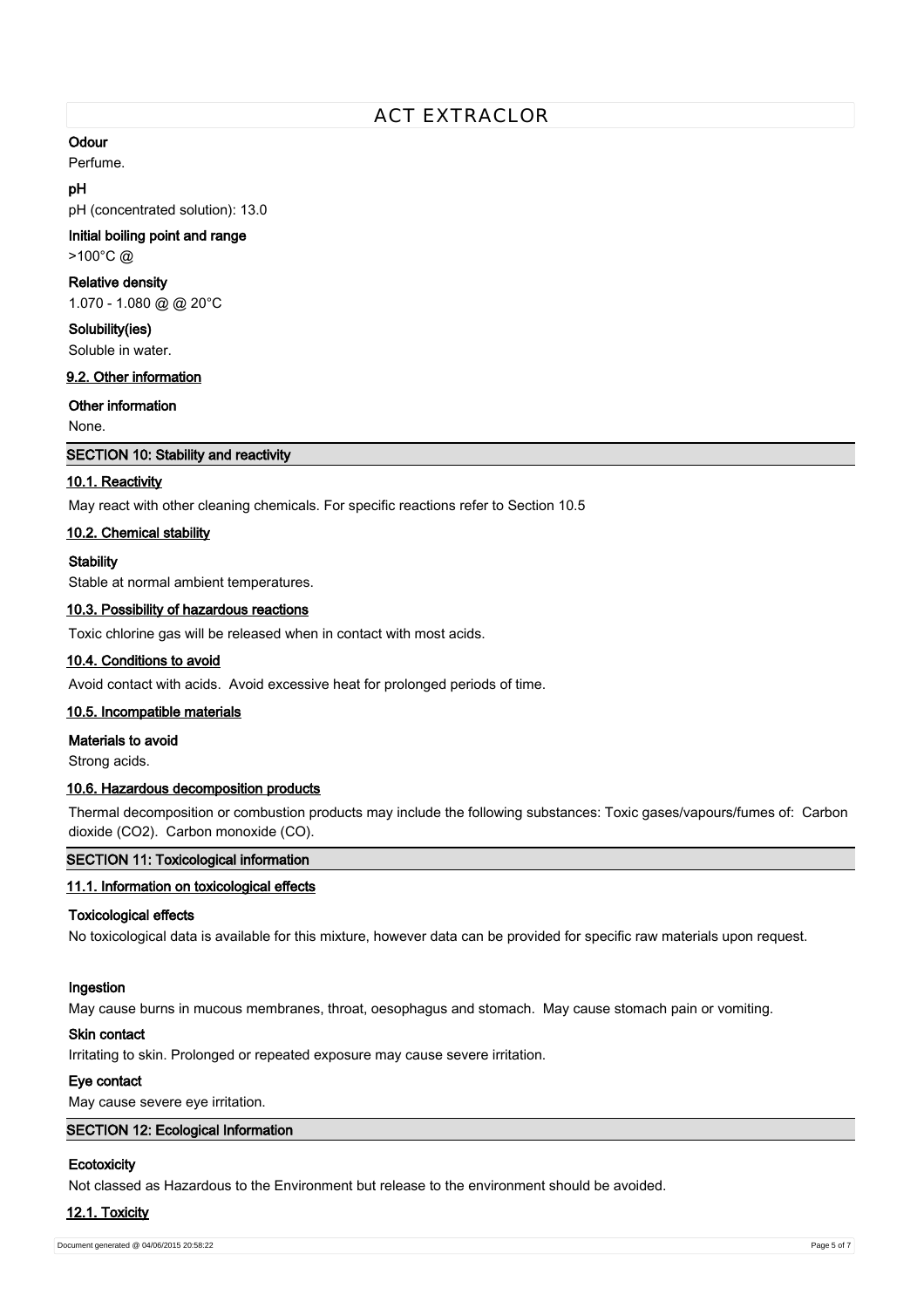Aquatic toxicity has not been carried out on this product. Data for raw materials contained in this product, when available, can be provided when necessary.

### **12.2. Persistence and degradability**

### **Persistence and degradability**

The surfactants contained within the product comply with the biodegradability criteria as laid down in Regulation (EC) No 648/2004.

### **12.3. Bioaccumulative potential**

The product does not contain any substances expected to be bioaccumulating.

#### **12.4. Mobility in soil**

#### **Mobility**

The product contains substances, which are water soluble and may spread in water systems.

#### **12.5. Results of PBT and vPvB assessment**

This product does not contain any substances classified as PBT or vPvB.

#### **12.6. Other adverse effects**

None known.

#### **SECTION 13: Disposal considerations**

### **13.1. Waste treatment methods**

#### **Disposal methods**

**14.1. UN number**

Dispose of waste to licensed waste disposal site in accordance with the requirements of the local Waste Disposal Authority.

# **SECTION 14: Transport information**

| UN No. (ADR/RID) | 1760 |
|------------------|------|
| UN No. (IMDG)    | 1760 |
| UN No. (ICAO)    | 1760 |

#### **14.2. UN proper shipping name**

| Proper shipping name<br>(ADR/RID) | CORROSIVE LIQUID, NOS (Sodium hydroxide, sodium hypochlorite) |  |
|-----------------------------------|---------------------------------------------------------------|--|
| Proper shipping name<br>(IMDG)    | CORROSIVE LIQUID, NOS (Sodium hydroxide, sodium hypochlorite) |  |
| Proper shipping name<br>(ICAO)    | CORROSIVE LIQUID, NOS (Sodium hydroxide, sodium hypochlorite) |  |
| Proper shipping name (ADN)        | CORROSIVE LIQUID, NOS (Sodium hydroxide, sodium hypochlorite) |  |
| 14.3. Transport hazard class(es)  |                                                               |  |

| <b>IMDG class</b>   | 8 |
|---------------------|---|
| ICAO class/division | 8 |

#### **Transport labels**



### **14.4. Packing group**

| <b>ADR/RID packing group</b> | ш |
|------------------------------|---|
| <b>IMDG packing group</b>    | Ш |
| ICAO packing group           | Ш |